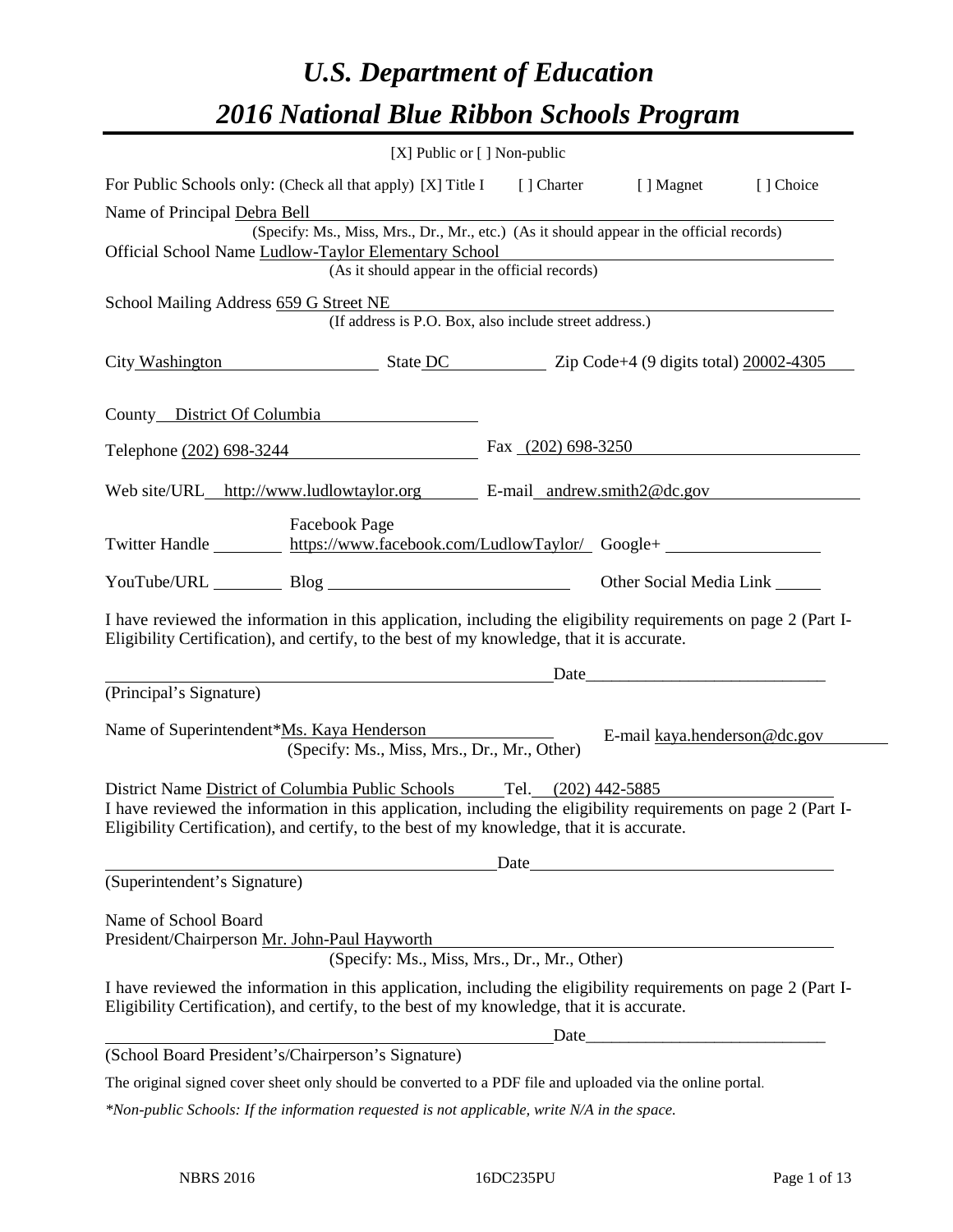The signatures on the first page of this application (cover page) certify that each of the statements below, concerning the school's eligibility and compliance with U.S. Department of Education and National Blue Ribbon Schools requirements, are true and correct.

- 1. The school configuration includes one or more of grades K-12. (Schools on the same campus with one principal, even a K-12 school, must apply as an entire school.)
- 2. The public school has met their state's accountability requirements (i.e., avoided sanctions) in participation, performance in reading (or English language arts) and mathematics, and other academic indicators (i.e., attendance rate and graduation rate) using the most recent accountability results available for the year prior to nomination.
- 3. To meet final eligibility, a public school must meet the state's accountability requirements (i.e., avoided sanctions) in participation, performance in reading (or English language arts) and mathematics, and other academic indicators (i.e., attendance rate and graduation rate) for the year in which they are nominated (2015-2016) and be certified by the state representative. Any status appeals must be resolved at least two weeks before the awards ceremony for the school to receive the award.
- 4. If the school includes grades 7 or higher, the school must have foreign language as a part of its curriculum.
- 5. The school has been in existence for five full years, that is, from at least September 2010 and each tested grade must have been part of the school for the past three years.
- 6. The nominated school has not received the National Blue Ribbon Schools award in the past five years: 2011, 2012, 2013, 2014, or 2015.
- 7. The nominated school has no history of testing irregularities, nor have charges of irregularities been brought against the school at the time of nomination. The U.S. Department of Education reserves the right to disqualify a school's application and/or rescind a school's award if irregularities are later discovered and proven by the state.
- 8. The nominated school or district is not refusing Office of Civil Rights (OCR) access to information necessary to investigate a civil rights complaint or to conduct a district-wide compliance review.
- 9. The OCR has not issued a violation letter of findings to the school district concluding that the nominated school or the district as a whole has violated one or more of the civil rights statutes. A violation letter of findings will not be considered outstanding if OCR has accepted a corrective action plan from the district to remedy the violation.
- 10. The U.S. Department of Justice does not have a pending suit alleging that the nominated school or the school district as a whole has violated one or more of the civil rights statutes or the Constitution's equal protection clause.
- 11. There are no findings of violations of the Individuals with Disabilities Education Act in a U.S. Department of Education monitoring report that apply to the school or school district in question; or if there are such findings, the state or district has corrected, or agreed to correct, the findings.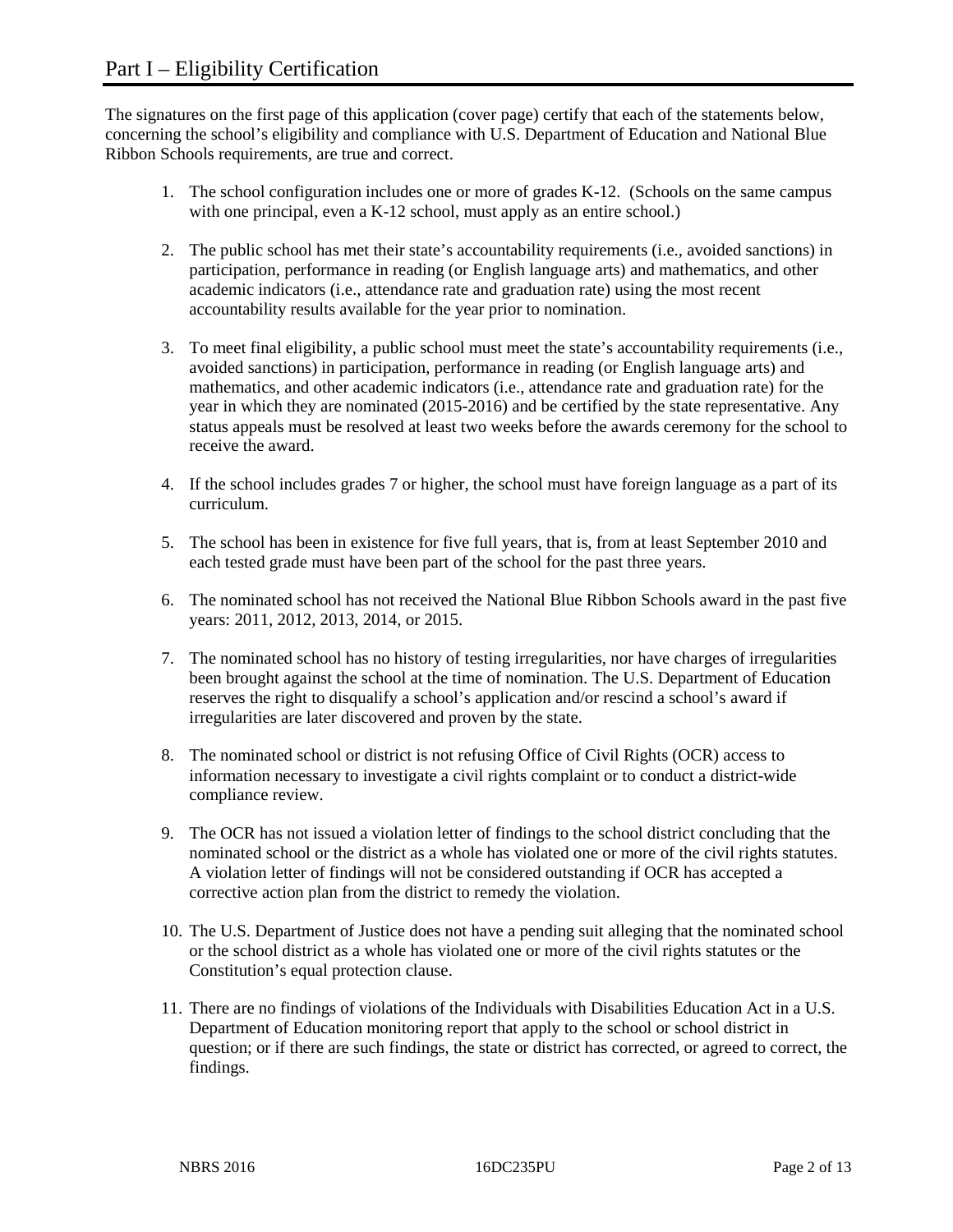#### **Data should be provided for the most recent school year (2015-2016) unless otherwise stated.**

#### **DISTRICT**

1. Number of schools in the district  $\frac{79}{2}$  Elementary schools (includes K-8) (per district designation): 14 Middle/Junior high schools 21 High schools  $\overline{0}$  K-12 schools

# 114 TOTAL

**SCHOOL** (To be completed by all schools)

2. Category that best describes the area where the school is located:

[X] Urban or large central city [ ] Suburban with characteristics typical of an urban area [ ] Suburban [ ] Small city or town in a rural area [ ] Rural

3. Number of students as of October 1, 2015 enrolled at each grade level or its equivalent in applying school:

| Grade                           | # of         | # of Females | <b>Grade Total</b> |
|---------------------------------|--------------|--------------|--------------------|
|                                 | <b>Males</b> |              |                    |
| <b>PreK</b>                     | 55           | 51           | 106                |
| K                               | 22           | 19           | 41                 |
| 1                               | 36           | 25           | 61                 |
| $\overline{2}$                  | 25           | 29           | 54                 |
| 3                               | 18           | 28           | 46                 |
| 4                               | 21           | 24           | 45                 |
| 5                               | 8            | 15           | 23                 |
| 6                               | 0            | 0            | $\Omega$           |
| 7                               | 0            | 0            | 0                  |
| 8                               | 0            | 0            | 0                  |
| 9                               | 0            | 0            | 0                  |
| 10                              | 0            | 0            | 0                  |
| 11                              | 0            | 0            | $\Omega$           |
| 12 or higher                    | 0            | 0            | 0                  |
| <b>Total</b><br><b>Students</b> | 185          | 191          | 376                |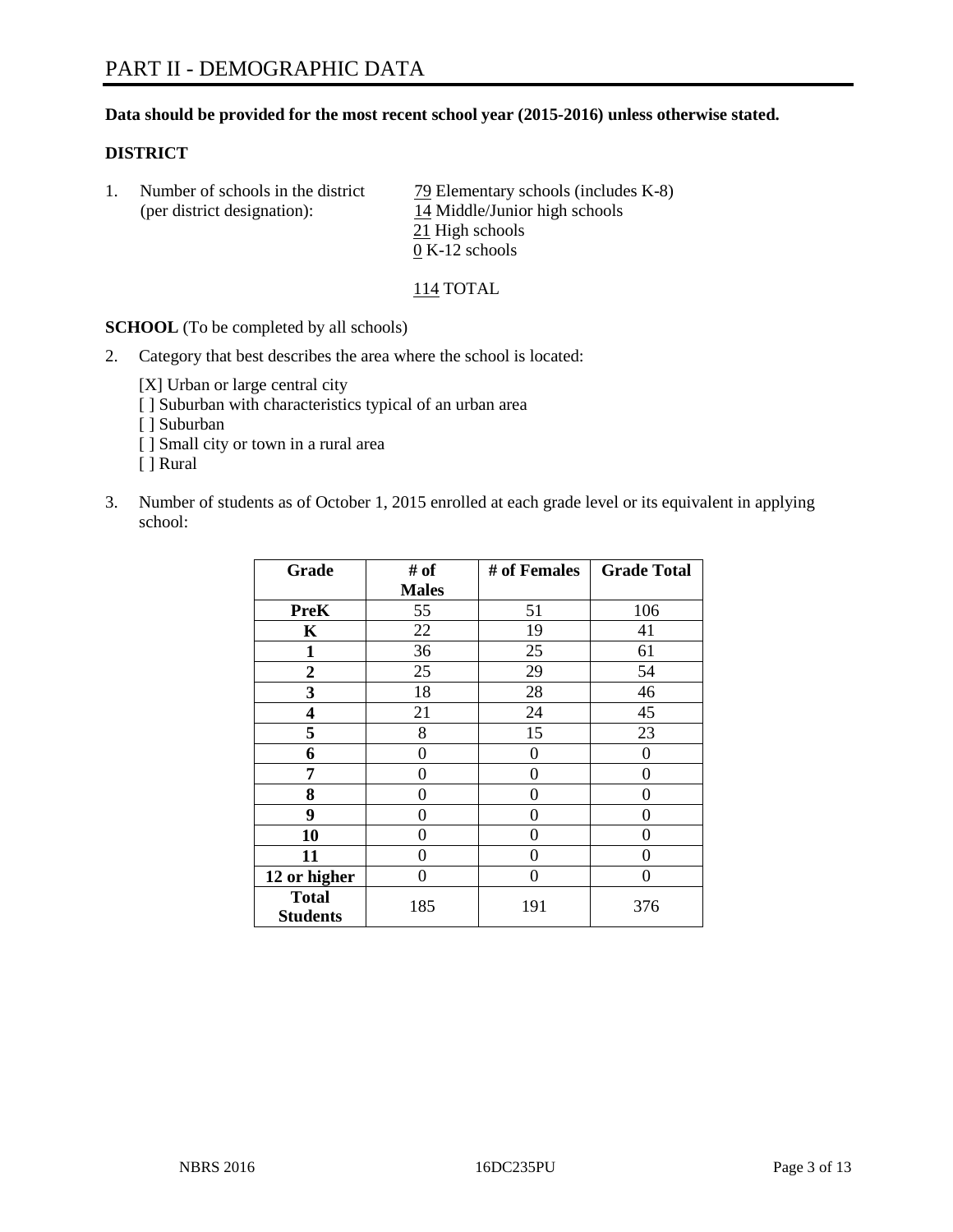the school: 1 % Asian

4. Racial/ethnic composition of  $\qquad \qquad \underline{0}$  % American Indian or Alaska Native 64 % Black or African American 5 % Hispanic or Latino 0 % Native Hawaiian or Other Pacific Islander 25 % White 5 % Two or more races **100 % Total**

(Only these seven standard categories should be used to report the racial/ethnic composition of your school. The Final Guidance on Maintaining, Collecting, and Reporting Racial and Ethnic Data to the U.S. Department of Education published in the October 19, 2007 *Federal Register* provides definitions for each of the seven categories.)

5. Student turnover, or mobility rate, during the  $2014 - 2015$  school year:  $7\%$ 

This rate should be calculated using the grid below. The answer to (6) is the mobility rate.

| <b>Steps For Determining Mobility Rate</b>         | Answer |  |
|----------------------------------------------------|--------|--|
| (1) Number of students who transferred to          |        |  |
| the school after October 1, 2014 until the         | 15     |  |
| end of the 2014-2015 school year                   |        |  |
| (2) Number of students who transferred             |        |  |
| <i>from</i> the school after October 1, 2014 until | 9      |  |
| the end of the 2014-2015 school year               |        |  |
| (3) Total of all transferred students [sum of      | 24     |  |
| rows $(1)$ and $(2)$ ]                             |        |  |
| (4) Total number of students in the school as      | 340    |  |
| of October 1, 2014                                 |        |  |
| (5) Total transferred students in row (3)          | 0.071  |  |
| divided by total students in row (4)               |        |  |
| $(6)$ Amount in row $(5)$ multiplied by 100        |        |  |

6. English Language Learners (ELL) in the school:  $5\%$ 

19 Total number ELL

Specify each non-English language represented in the school (separate languages by commas): Spanish, French

- 7. Students eligible for free/reduced-priced meals: 99 % Total number students who qualify:  $\frac{375}{375}$
- 8. Students receiving special education services: 18 %

65 Total number of students served

Indicate below the number of students with disabilities according to conditions designated in the Individuals with Disabilities Education Act. Do not add additional conditions. It is possible that students may be classified in more than one condition.

| 24 Autism                           | 0 Orthopedic Impairment                 |
|-------------------------------------|-----------------------------------------|
| 0 Deafness                          | 3 Other Health Impaired                 |
| 0 Deaf-Blindness                    | 7 Specific Learning Disability          |
| 0 Emotional Disturbance             | 10 Speech or Language Impairment        |
| 0 Hearing Impairment                | 0 Traumatic Brain Injury                |
| 11 Mental Retardation               | 0 Visual Impairment Including Blindness |
| $\frac{4}{5}$ Multiple Disabilities | 4 Developmentally Delayed               |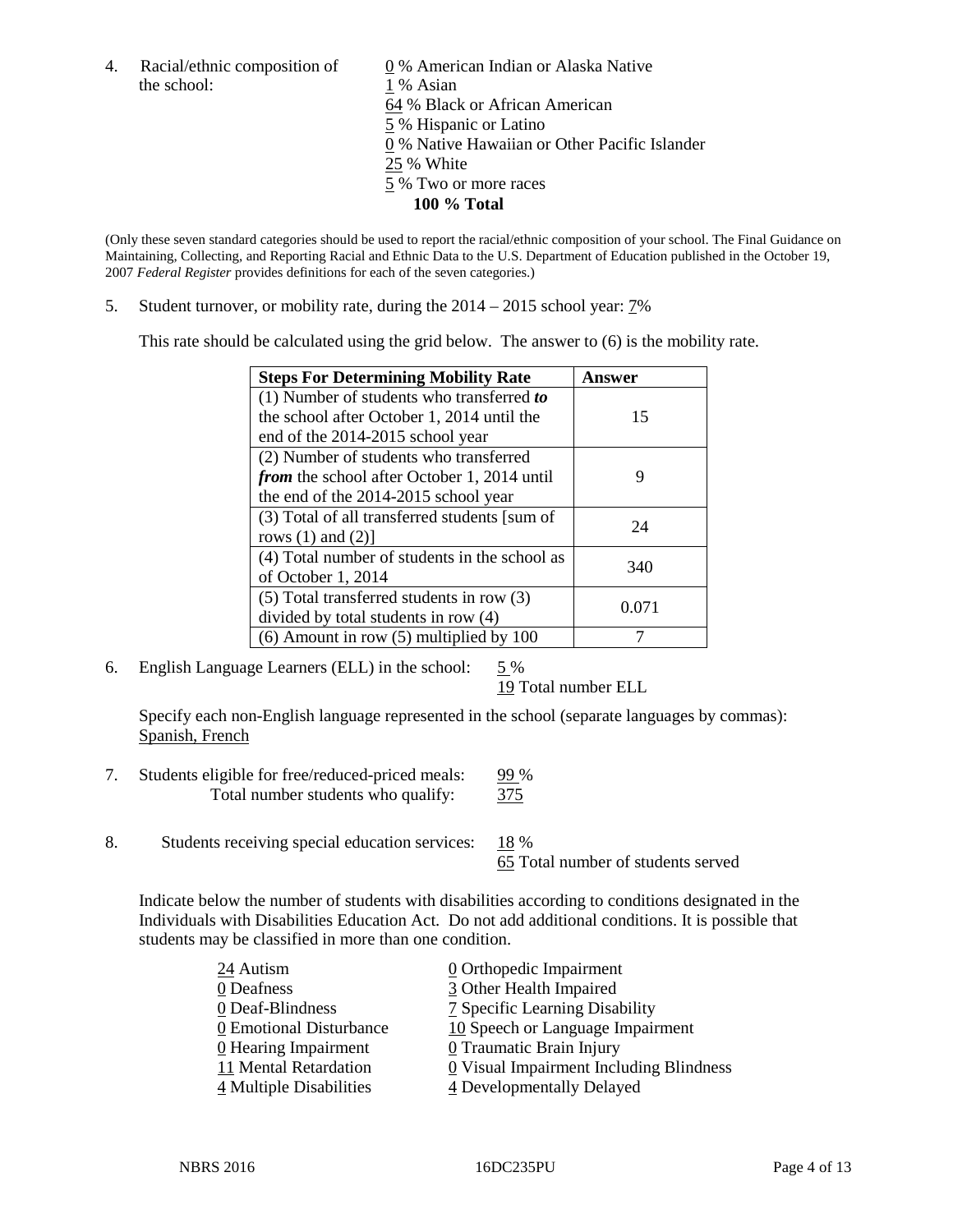- 9. Number of years the principal has been in her/his position at this school: 2
- 10. Use Full-Time Equivalents (FTEs), rounded to nearest whole numeral, to indicate the number of school staff in each of the categories below:

|                                       | <b>Number of Staff</b> |
|---------------------------------------|------------------------|
| Administrators                        |                        |
| Classroom teachers                    | 24                     |
| Resource teachers/specialists         |                        |
| e.g., reading, math, science, special | 10                     |
| education, enrichment, technology,    |                        |
| art, music, physical education, etc.  |                        |
| Paraprofessionals                     | 14                     |
| Student support personnel             |                        |
| e.g., guidance counselors, behavior   |                        |
| interventionists, mental/physical     |                        |
| health service providers,             | 5                      |
| psychologists, family engagement      |                        |
| liaisons, career/college attainment   |                        |
| coaches, etc.                         |                        |

- 11. Average student-classroom teacher ratio, that is, the number of students in the school divided by the FTE of classroom teachers, e.g.,  $22:1$  16:1
- 12. Show daily student attendance rates. Only high schools need to supply yearly graduation rates.

| <b>Required Information</b> | 2014-2015 | 2013-2014 | 2012-2013 | 2011-2012 | 2010-2011 |
|-----------------------------|-----------|-----------|-----------|-----------|-----------|
| Daily student attendance    | 94%       | 93%       | 90%       | 95%       | 92%       |
| High school graduation rate | 9%        | 0%        | 0%        | 9%        | 0%        |

#### 13. **For high schools only, that is, schools ending in grade 12 or higher.**

Show percentages to indicate the post-secondary status of students who graduated in Spring 2015.

| <b>Post-Secondary Status</b>                  |                |
|-----------------------------------------------|----------------|
| Graduating class size                         |                |
| Enrolled in a 4-year college or university    | 0%             |
| Enrolled in a community college               | 0%             |
| Enrolled in career/technical training program | 0%             |
| Found employment                              | 0%             |
| Joined the military or other public service   | 0%             |
| Other                                         | $\frac{10}{4}$ |

14. Indicate whether your school has previously received a National Blue Ribbon Schools award. Yes No X

If yes, select the year in which your school received the award.

15. In a couple of sentences, provide the school's mission or vision statement.

Create a community of life-long learners using a standards-based, data-driven, rigorous instructional program encompassing the arts and science as a vehicle to ensuring academic success.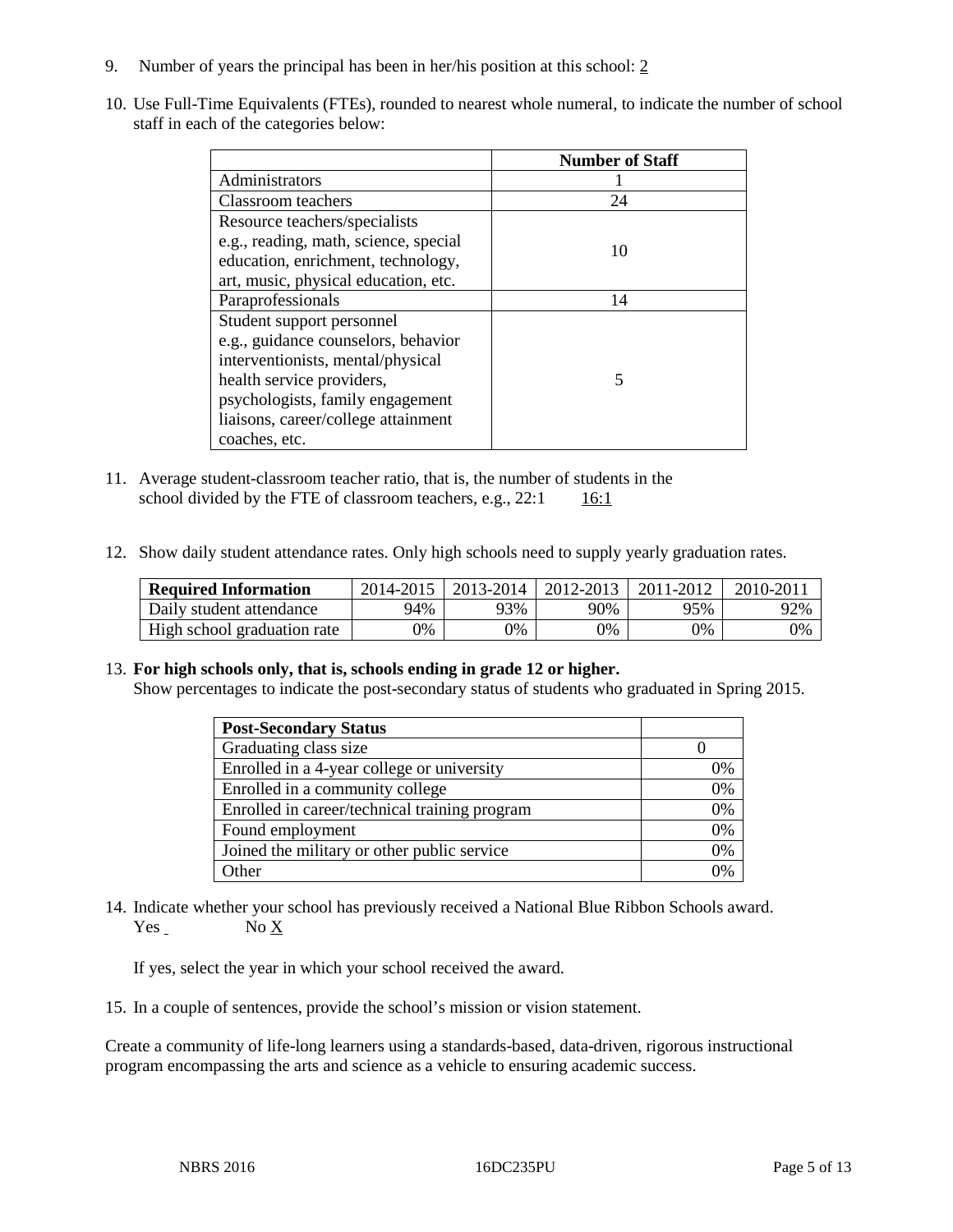16. **For public schools only**, if the school is a magnet, charter, or choice school, explain how students are chosen to attend.

Within DCPS, schools are classified as either a "neighborhood school" or a "destination school." Neighborhood schools are elementary or secondary schools assigned to students based on his or her address. DCPS gives families a single application and a single lottery that matches all students and all participating schools.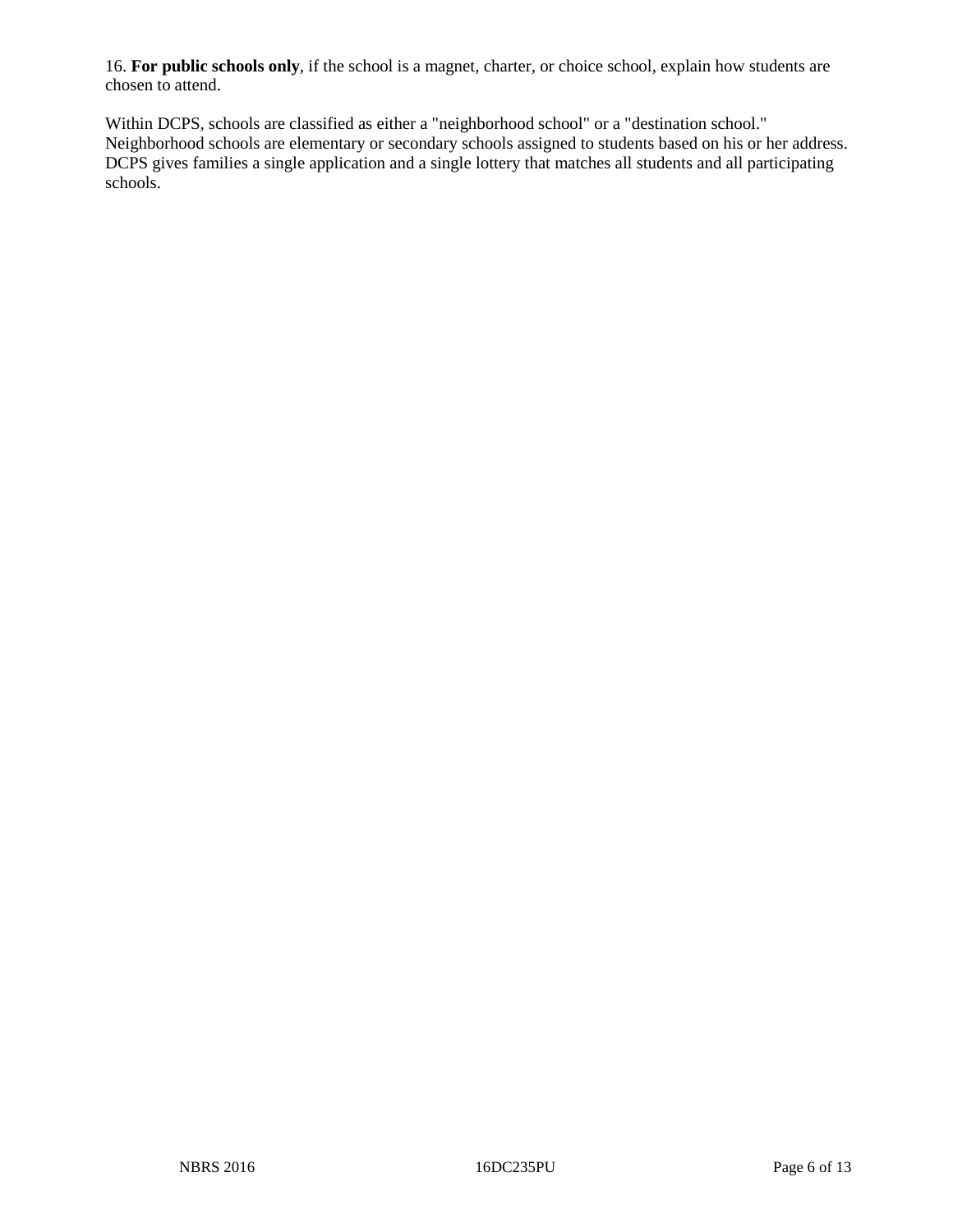# PART III – SUMMARY

Ludlow-Taylor Elementary School (LTES) is a Washington, DC cornerstone with a rich history that mirrors that of the great city where it resides. Originally two schools, Zachary Taylor Elementary was established in 1891 and William Ludlow Elementary in 1904. Barely more than one block apart in distance, Zachary Taylor was named for the Mexican-American War hero and more widely recognized 12th President for less than a year before his untimely death in 1850. William Ludlow earned the naming of a school after him following a two-year term on the DC Board of Commissioners. Prior to that, he was on General Sherman's Union staff in the Civil War, promoted to Major General in the Spanish-American War, and led a scientific exploration examining Yellowstone National Park. For more than 50 years, the two schools co-existed on the perimeter of DC's Capitol Hill neighborhood, just south of H Street NE, which was a major commercial hub of DC traversed by streetcars. However, the riots in 1968 following the assassination of Dr. Martin Luther King devastated the neighborhood. Businesses moved to the suburbs, leaving vacant, burned-out buildings behind. In 1969, the two schools were combined creating LTES. Today LTES has 375 students in Pre-Kindergarten (K)  $3 \& 4$  and K through grade 5. Despite being situated in a neighborhood where the median home value is more than \$700,000, LTES is proud to maintain a student population that is diverse in racial, socioeconomic, physical and academic abilities, including 18% of students who have special needs. LTES is committed to its vision to create a community of life-long learners using a standards-based, datadriven, and rigorous instructional program that encompasses the arts and science as a vehicle to ensuring academic success. With more than 40% of students enrolled in the free and reduced lunch program, LTES is a DC Public Schools (DCPS) Title 1 high poverty designated school. LTES employs several key strategies to encourage and challenge all students to develop to their full potential. Our teachers employ a holistic approach to student testing preparation that focuses on analyzing data to help students overcome academic obstacles as well as preparing students to effectively manage their emotions in a test environment. LTES is proud to be considered academically competitive among area schools without a Title 1 designation. Our commitment to educate the whole child has fortified our tradition of academic excellence, making LTES one of only five DCPS to exceed our target reading and math scores. Our students learn from award-winning expert instructors who have full mastery of the Common Core curriculum. 55% of LTES teachers have earned the Highly Effective designation outperforming the DC average of 35%. To help ensure we develop and grow the best teachers for our students, we employ a robust onboarding program for new teachers that include components such as peer mentoring and regular one-on-one check in meetings with our leadership team. So that we can better accommodate individual student growth and development, we prioritize a variety of investments to support learning. This includes maintaining a student to instructor ratio in grades K-5 lower than the 20:1 DCPS allocation and having aides in classrooms at the PK-3  $\&$  4 through K grade levels. LTES employs two reading specialists for grades K-2 and 3-5 who specialize in small group differentiation to support reading comprehension. Student development is enhanced outside the formal classroom through instructor-led specials that take place during the school day, including our FreshFarm FoodPrints program. To support learning beyond the classroom, LTES students are exposed to cultural learning opportunities through the John F. Kennedy Center for the Performing Arts artist in residence program as well as field trips to local Smithsonian museums. Students are also provided with opportunities through our wide array of after school clubs and activities led by our very own teachers and instructors as well as with local external partner organizations. Our partnerships with local Duke University Alumni and the non-profit Everybody Wins support student development academically and socially. Many of our teachers provide individualized instruction to students before and after school going above and beyond what is asked of them and also maintain open communication with parents and caregivers via text, email and picture-site sharing to help reinforce student learning at home. We have a strong partnership with our parent community and work hand-in-hand with our PTA and Local School Advisory Team to help ensure student success. Our building underwent modernization in 2013 allowing us to design a physical space that supports our Reggio-Emilia and Arts Integration approaches to instruction and learning. At LTES our motto is "where excellence is the norm" and we strive to achieve this everyday with every person who comes through our doors including our students, their parents and caregivers, our teachers, staff and members of our vibrant neighborhood community in Northeast DC.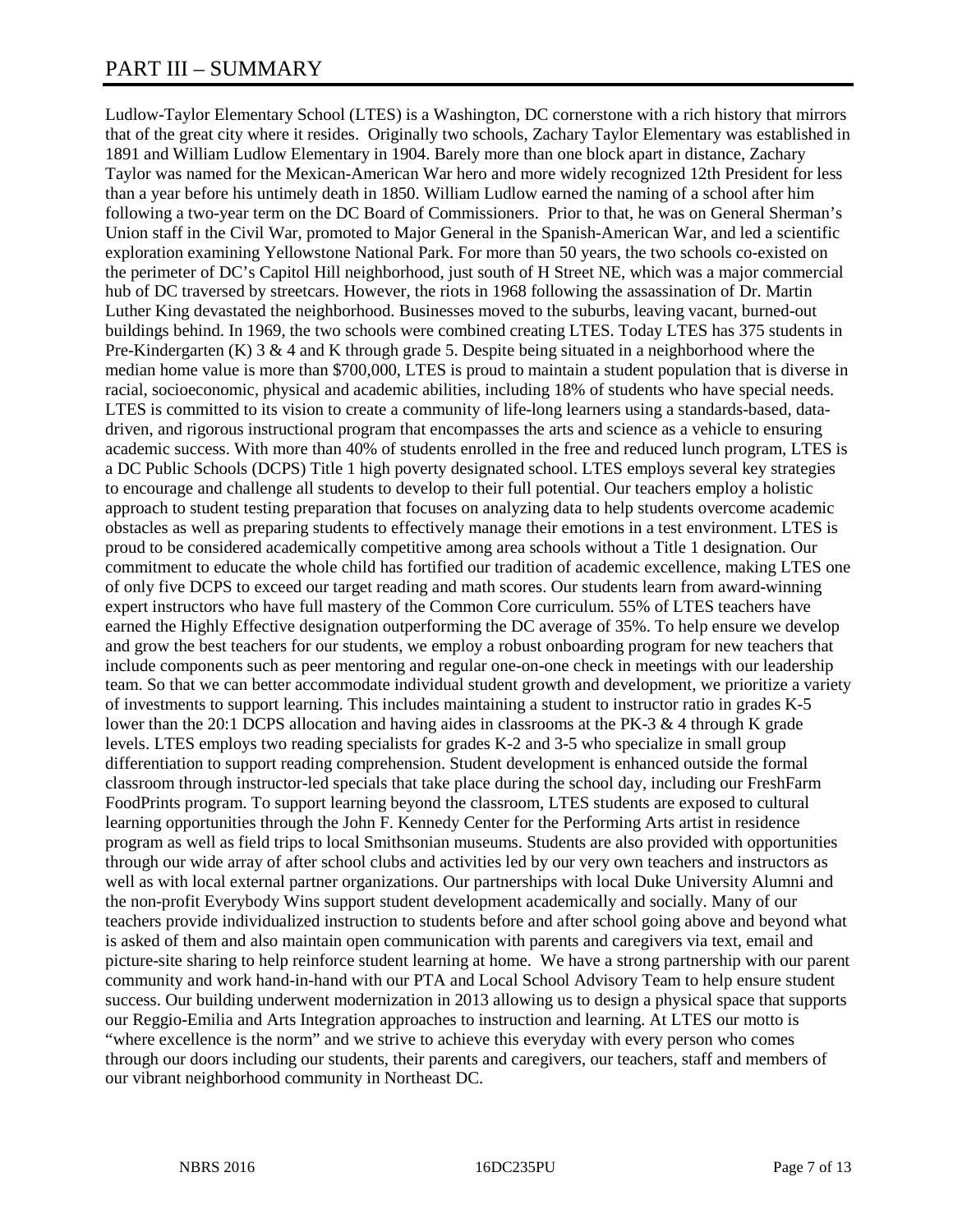# 1. Core Curriculum:

The instructional team at LTES has increased academic achievement by promoting higher-order thinking with real life application. Instructional strategies are integrated across curriculums that focus on achieving learning by doing and empowering students to make their own meaning of the world as they work toward solutions. Reading instruction at LTES follows a balanced literacy model emphasizing phonemic awareness, enhanced vocabulary, as well as comprehension skills and inquiry response. Our Common Core aligned closed reading instruction is authentically development by teachers using DCPS Cornerstones, READ Tennessee, and supplemental materials from ReadWorks.org. In the lower grades, teachers use Fundations to support phonemic awareness and decoding skills to increase student reading competency. All staff, with an emphasis on new teachers, receives individual reading strategy coaching by Scholastic to increase opportunities students have to engage with complex text across curriculums. Many LTES teachers have served as DCPS model teachers for guided or close reading. Direct instruction is provided in small groups utilizing Reading Specialists and Special Education teachers to ensure differentiated instruction. Writing is incorporated in the literacy block, providing students an opportunity to respond to their reading while learning appropriate usage, sentence formation and mechanics. LTES' partnership with the non-profit Everybody Wins sponsored by Kaiser Permanente connects over 100 students with lunchtime reading mentors enabling positive adult social interaction and creating lifelong readers. Math instruction at LTES is based on the Common Core aligned DCPS Cornerstones adopted Go Math program. Students use Junior Great Books and can learn at an accelerated pace through online programs. Rigorous math instruction focus on number sense, computation, and problem solving with performance tasks from EngageNY. Math instructors use manipulatives to develop conceptual understanding. Small groups during guided math allows for differentiated student instruction. LTES utilizes technology to create student pre-and-post assessments, diagnose needs, inform learning groups, track mastery and inform differentiated instruction. Students use ST Math, a game based visual learning program that uses space-temporal reasoning to increase concept mastery. The ST Math program enables students to use higher-order thinking to increase skill understanding with self-paced progression. The i-Ready Math diagnostic assessment tool provides teachers insight on specific hurdles in mathematical understanding for each student. With multiple data points, LTES teachers create multiple opportunities for students to excel using performance tasks and Exit Tickets to ensure they receive an appropriate amount of learning rigor on a daily basis. LTES science instruction follows DC Scope and Sequence, which uses four units to organize and provide opportunities for student exploration and instruction. Each classroom is equipped with science kits from The Lawrence Hall of Science Kidz program to provide hands-on learning opportunities. To offer multiple exposure points for students to become excited about science, we also employ other curriculums such as Engineering is Elementary by Technological Literacy. To reinforce the science curriculum, students are exposed to articles on science concepts in language arts as a reading comprehension strategy. During reading instruction, teachers use guided reading text that correlates to science unit topics. Through the FreshFarm FoodPrints program, students experience hands-on earth science learning that integrates gardening, cooking and nutrition at our onsite school garden. Social Studies and History instruction at LTES leverages technology to provide students enriched curriculum that incorporates triangulation of multiple text as well as visual materials. Using DCPS Cornerstone Units as a template, instructors research videos and supplemental reading materials to provide multiple paths to understanding complex historic and cultural topics. Projectbased learning is employed to ensure students an opportunity to delve deep into learning topics. In guided reading, teachers use guided reading text correlated with social studies unit topics. LTES is proud to offer fully inclusive Communication and Education Supports classrooms, and Early Learning Supports and Intensive Learning Supports classrooms. LTES Licensed Special Education teachers have expertise in Autism, Intellectual Disabilities, Multiple Disabilities, Speech/Language Impairment, and Specific Learning Disabilities. LTES has a Speech Language Pathologist, licensed Social Worker, Occupational Therapist, Physical Therapist, Adaptive Physical Education Teacher, Psychologist, Vision Specialist, and Mobility Specialist as well as access to additional DCPS Central Office coaches. LTES special needs services focus on educational advancement in the least restrictive environment with emphasis on providing all students access to an educational and social environment. LTES nurtures Pre-Kindergarten (Pre-K 3 and 4) students through a Reggio Emilia approach that provides rich academic and social-emotional learning activities and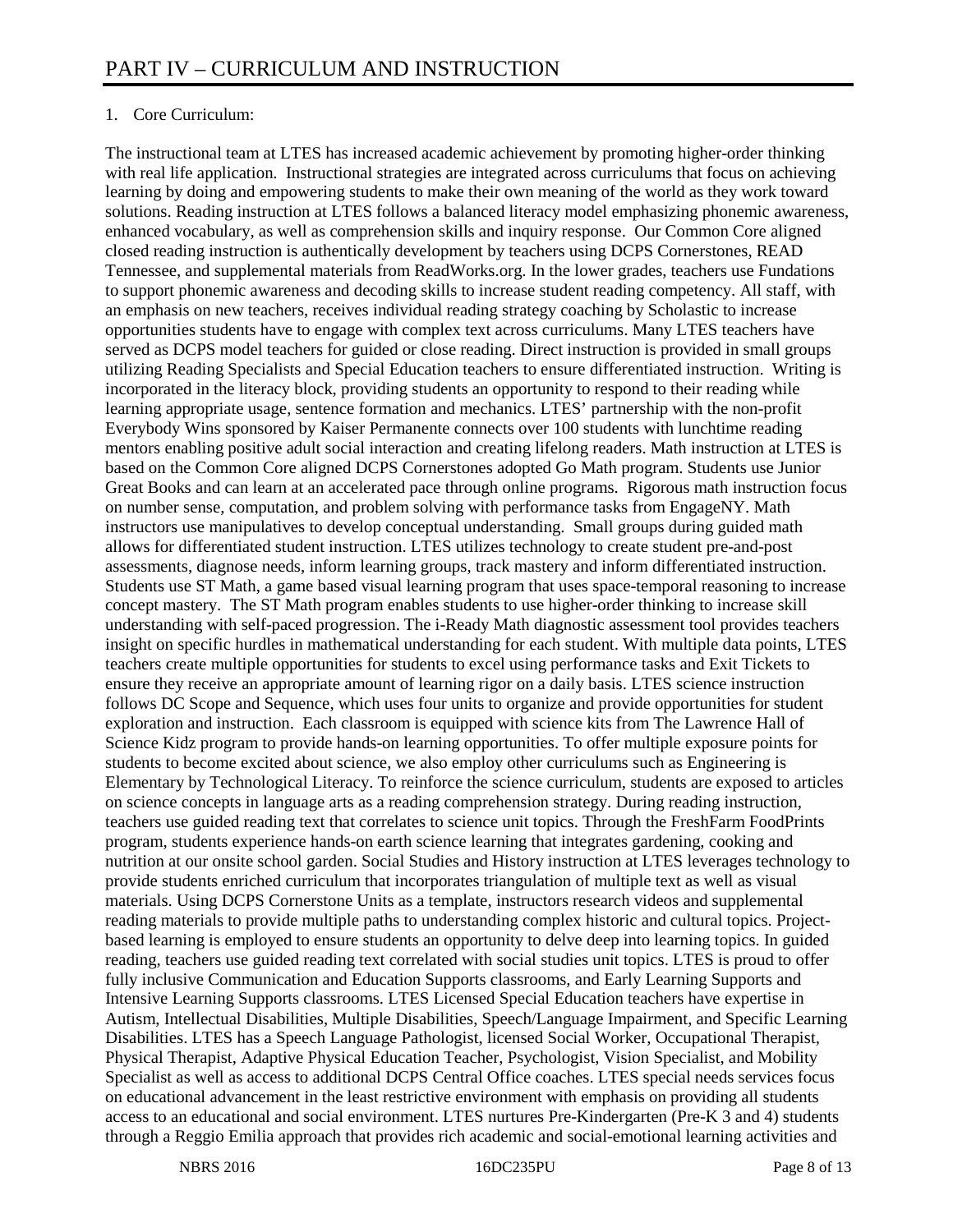experiences to prepare students for success in kindergarten and beyond. With small class sizes and dedicated classroom aides, the Pre-K program has grown to include over 100 students with many families waitlisted. Pre-K students take part in LTES specials and school-wide activities connecting them to the LTES community and contributing to successful adjustment in Kindergarten. LTES is proud to provide Pre-K programing which enhances our reputation as a primary neighborhood choice school in a system that provides families many options for educating their children.

#### 2. Other Curriculum Areas:

Special subjects provided weekly to students from Pre-K3 through fifth grade include art, music, library, computer lab, music, Spanish, and health and physical education. Additional non-core curriculum is also offered through the After School Program. Art is instructed by a highly-regarded professional Haitian-American artist and taught in English with some French Pre-K3 through second grade. LTES achieves academic rigor through art by engaging students in large scale collaborative projects which are exhibited gallery style in the hallways of LTES. Music is incorporated to motivate, inspire, and expose students to different forms of art and culture. In the upper grades, math, science, and social studies are integrated into the curriculum. Students K-5 sculpt and make pottery using an in-studio kiln. Mosaics, watercolor, and other mediums encourage development of spatial awareness, visualization and perspective. Library provides every student with access to a rich literature selection. The library is undergoing modernization to a genre-based classification that will make books easier to find and access and drive increased student circulation. Students in grades 3-5 use computers to research class projects and are offered computer coding certification. Younger students enjoy reading aloud and following along on the SMART Board (SB) with the librarian and special guest readers. Paper and Follet e-books are constantly added to the library collection through fundraising efforts, grants, and federal funds. LTES has an impressive one-to-one technology to student ratio that includes laptops, tablets, and desktop computers. An experienced educator, our Computer Lab teacher has increased student computer-based programming using ST Math, Reading A-Z, i-Ready, and Starfall. As a result, students are comfortable using Microsoft Word and Power Point to complete assignments and presentations. To help students prepare for short answer response computer-based assessments, they learn to type using the Typing Agent program. Computer Lab provides students with opportunities to fuel their curiosity for learning using today's latest technology. Computer Lab curriculum also includes the study of deconstructed computer parts and components as well as our Careers in Technology guest speaker series that exposes students to opportunities in the field of technology. Music at LTES challenges students to utilize their whole brain. A practicing professional jazz musician, LTES' music teacher uses Jazz, America's classical music, developed by African-Americans using both European and African traditions, to instruct music through a framework of cultural acceptance. Sharing his real-life experiences, students are exposed essential life skills such as reward through risk taking and the importance of a sound work ethic. Students perform live concerts and sing accompanied by their classmates on keyboard, drum and guitar. Through daily morning musical arrangements to lunchtime jam sessions, a love of music is fostered throughout the hallways of LTES. In the World Languages classroom, students learn Spanish and expand their minds to accommodate a whole new way of thinking. Spanish class looks very different depending on the audience with Pre-K and kindergarten classes singing, dancing and interacting in an immersive setting, while students in upper grades tackle increasingly complex vocabulary and communicative tasks such as expressing their culinary preferences while learning about traditional Spanish and Mexican cuisine. Students interpret vocabulary to describe how something tastes or learn that the same word can mean something totally different. Through World Languages class, students learn to grapple with and enjoy the wonderfully frustrating task of learning a foreign language. Health and physical education (PE) at LTES is based on the ideal that health and wellness are a basic human right. Gross and fine motor skills, spatial awareness, selfregulation, accepting responsibility, and collaborating with a group are among the learning experiences PE provides. An example of an age appropriate cornerstone activity is with second grade students who learn to ride bicycles and proper helmet use. Each child learns safety skills, map reading, and directions with support and guidance from the instructor and school volunteers. PE utilizes multiple spaces including our indoor multipurpose room as a gymnasium, onsite dance studio, athletic field, playgrounds as well as numerous nearby parks and natural spaces in the neighborhood. Children learn basic games and movement with favorite activities including games with a large parachute, field hockey, and running races. Other athletics and team sports are offered through our after school program as well.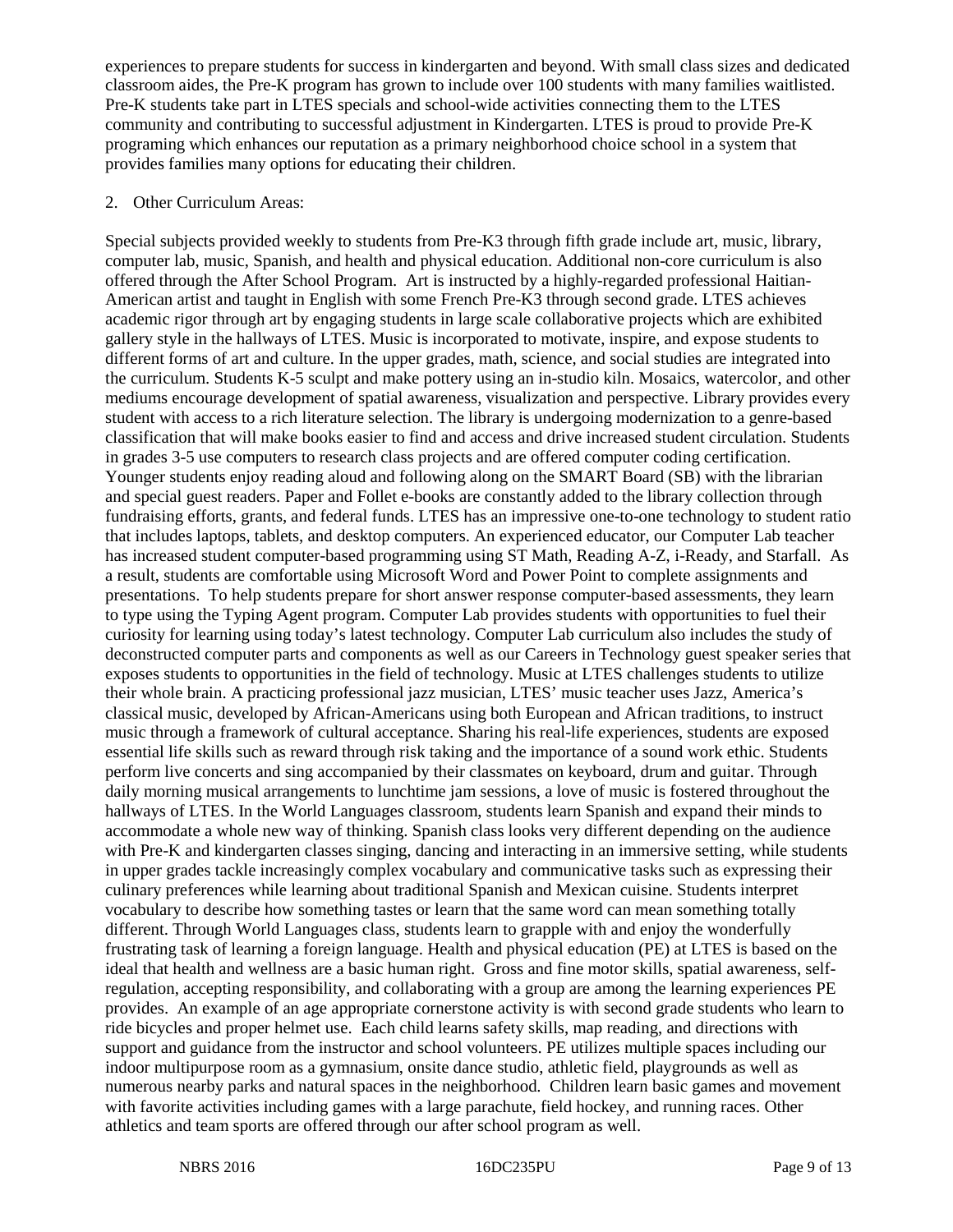#### 3. Instructional Methods and Interventions:

In order to help each student achieve his or her full potential, LTES teachers and staff employ a variety of instructional methods, including: reflective, inquiry, strategic, differentiated, paced, hands-on, project-based, collaborative, small-group, one-on-one, literacy-based, and technology-infused. Teachers follow Common Core Standards using DCPS provided scope and sequence with materials focused on inquiry based higherorder thinking skills from literature and lexile level appropriate materials. Instructors scaffold DCPS guided questions making learning attainable for all students. Students work together cooperatively and techniques to create classroom communities are used to foster academic risk taking and celebration of hard work. The foundation of LTES student success is consistency in instructional excellence. LTES teachers are highly committed, with a majority having taught in the school over 10 years. Teachers collaborate through horizontal and vertical planning, sharing methods and practices for specific students, groups, and standards. Students are provided rigorous daily instruction and the level of work expected is clearly communicated to create a sense of shared understanding between student and teacher, which drives a positive student response. LTES prioritizes investments in Reading Specialists who facilitate student interventions during Guided Reading. Using groups and inquiry, students work on skills at their own level to solidify grade level foundational skills. Many students move from the lowest levels as a result of the small group instruction using the Response to Intervention (RTI) model to identify best practices for deficiencies. Instructors lead multiple initiatives to respond to differentiated student needs. To reinforce student mastery and the highest levels of academic success multiple interventions take place during the school day and during the LTES After School Program. Using data, student needs are addressed during guided reading where the classroom teachers, Reading Specialists, Language Experience Approach and Special Education teachers work with students at their instructional levels. Teachers utilize Fundations, Junior Great Books, Scholastic Quick Reads and novels housed in the Scholastic Book Room. Students in grade K-5 are provided 1 to 1 access to a laptop or tablet to manipulate standards-based individualized instructional programs like ST Math, E Storia and i-Ready. To provide differentiated instruction, students rotate between direct and computerized instruction in math. Literacy teachers use Smartboards to share videos from sites such as Discovery Education to reinforce standards-based learning. To increase employment of a variety of instructional methods, all classrooms including the library and technology lab have Smartboards in addition to the classroom assigned technology.

# 4. Assessment for Instruction and Learning and Sharing Assessment Results:

Analyzing student data is a critical aspect of instructional practice at LTES and allows us to identify and increase academic success for all students. LTES utilizes various assessments to ensure a well-rounded data composite to inform instructional decisions. All assessments are Common Core aligned and high in rigor to ensure results are predictive of end of year results. We use DIBELS and Fundations to assess phonemic awareness and TRC to assess retell and basic reading comprehension skills. Teachers use ANET to create standards based end of unit assessments in reading as well as math. This includes a typed response to literature preparing students for end of year exams. The math component is also skills-based and aligned to DCPS instructional units with data compared to i-READY data, providing teachers with a clear picture of student math understanding. These exams are administered three times annually at the beginning, middle and end of the year, before DCPS standardized exams. These assessments allow teachers to directly align their instruction to yield better analytical data outcomes further ensuring students are appropriately identified for small groups and enrichment. The 2014-2015 school year was the first year the Alternate Assessment to PARCC called the NCSC was given. 15 special needs students took the NCSC with 5 students meeting and 1 student exceeding expectations. Informing stakeholders of assessment results is imperative to ensure students have the full support of the school staff and most importantly their parents and caregivers. Conferences are held once assessment data has been analyzed to ensure teachers have an opportunity to effectively communicate student data and progress. Open communication with parents using data and work samples aides in ensuring parents understand what is expected of students. Teachers are encouraged to provide parents with activities and strategies to assist their children with learning at home. LTES leverages the technology afforded through online assessments by providing parents with specific student assessment responses. Recognizing technology has dramatically altered how students are assessed today as compared to when their parents were in school, teachers also provide parent-friendly assessmentbased standards instruction. To help our students reach their full potential, we feel it's important to ensure parents and caregivers, in addition to teachers and staff, understand student assessment outcomes.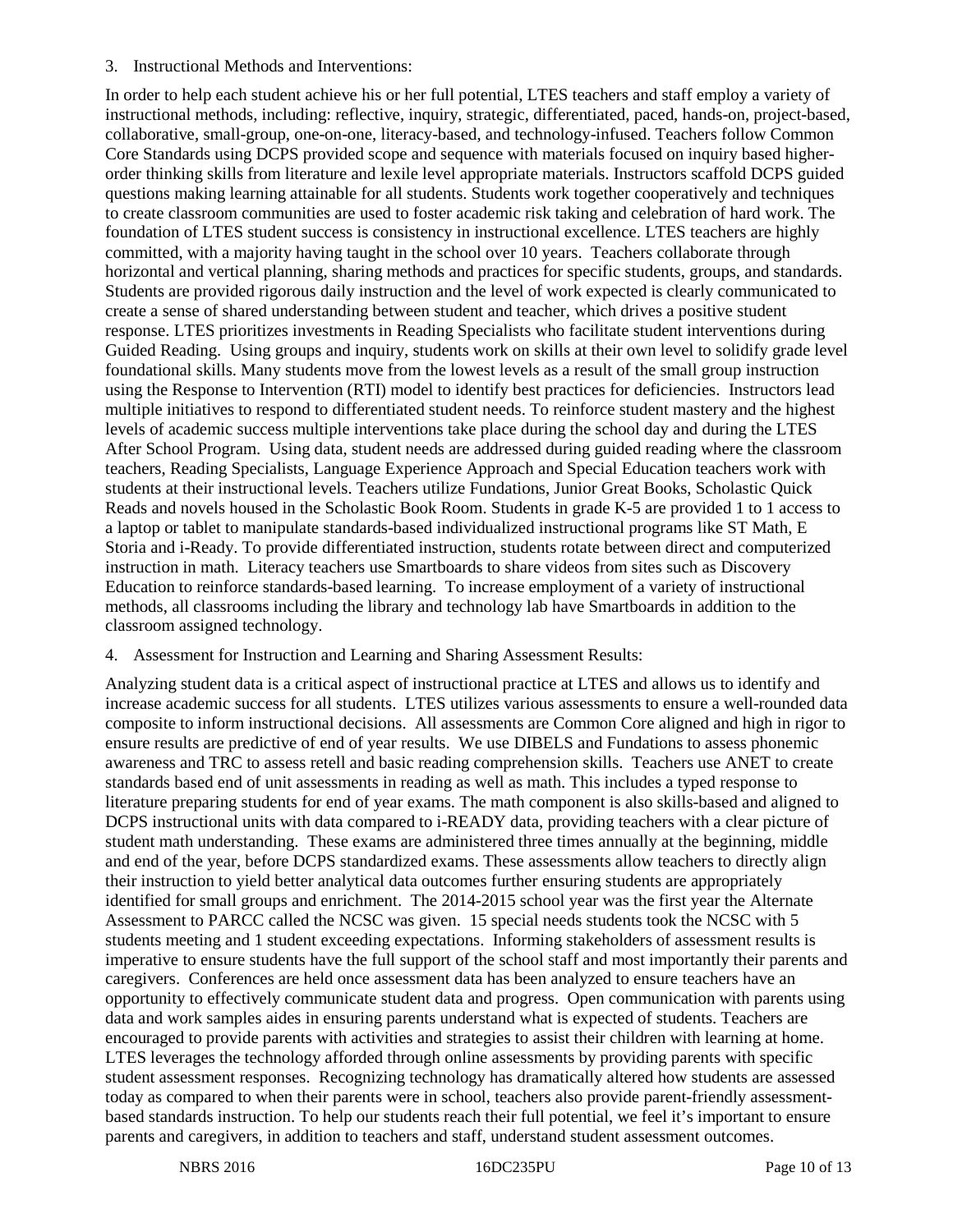# 1. School Climate/Culture:

The culture at LTES is based on the principle of respect and academic excellence. Thanks to our outstanding Academic Leadership Team (ALT) and highly effective and engaged teachers and staff, our Student Satisfaction Survey rate is 89%. At LTES, we emphasize the importance of the individual student's role in his or her education. This includes having LTES students involved in creating and maintaining the culture and our four school rules. The positive learning environment we create for students at LTES is evidenced by a typical morning that might include: our music teacher playing the keyboard in the school lobby as students, parents, and community members enter school; the Dean using Brain Quest teasers as a fun way to engage students while they are eating breakfast in our multi-purpose room; our Pre-K students enjoying supervised outdoor playground free time before class starts; and small groups of parents gathering in the Parent Resource Center who are volunteering on various school committees. At LTES we are proud of our school's rich history, vibrant and diverse student body, and active and engaged parent population. Proximity to our nation's capital and urban neighborhood setting provides the LTES with unique opportunities that serve to further enhance the student learning experience. Our parent community is actively involved in supporting LTES teachers and staff. The PTA has established a funding request process that provides teachers and staff with access to additional resources that benefit student learning or the LTES community. The PTA also organizes several teacher appreciation initiatives throughout the school year. Our school's upcoming outdoor space renovation will further support student academic, social and emotional growth. The project includes a DC River Smart School outdoor greening project and a one million dollar grant for a new playground from the DC Mayor.

#### 2. Engaging Families and Community:

At LTES we define success not only by our instructor and student achievement but also through the overall satisfaction and involvement of our students' parents and caregivers. Parents are strongly encouraged to be an activate participant in their child's education and are involved in decision-making through a variety of ways including our Parent Teacher Association (PTA) elected Executive Committee (EC) and members as well as our Local School Advisory Team (LSAT) which advises on annual budgeting and planning. Families are invited to share their time and talent to support LTES in a way that works for them. The PTA community is actively engaged as a partner to ensure the LTES vision is aligned to student and family needs. The PTA EC meets with the Principal bi-weekly and the PTA Committees provide support on numerous initiatives including fundraising, retention and recruitment, marketing and communication, building and grounds, and school-wide family events. The PTA provides fiduciary support, manages grantbased opportunities and facilitates partnerships across the DC community to benefit the school. As a direct result of the inclusive relationship and commitment to engaging our community LTES has a wait list of prospective families who would like their children to attend LTES. The community understands the LTES teacher and staff commitment to education and is an active advocate in support of our programs. Our After School program encompasses the arts and is well attended by almost 60% of LTES students. Families are invited to sign-up to receive the PTA's weekly e-newsletter and communicate daily through a listserv. We offer daytime and evening Open House for potential LTES families that includes a guided tour to showcase our building and instructional practices. We quietly provide LTES families in need with food through our Thanksgiving food drive, hand-me-down school uniforms and winter clothing among other giving initiatives for those in need. Among our adult learning offerings for parents is Open Books, an interactive reading support workshop for parents in grades Kindergarten through fifth grades facilitated by LTES literacy staff. We have partnerships with area nonprofit organizations including Everybody Wins reading mentors, FreshFarm FoodPrints, and the Duke University Alumni Association, among others. Our parents and community members are invaluable members of the LTES family whose assistance with funding, marketing, and hands-on volunteer support enables LTES to achieve its vision.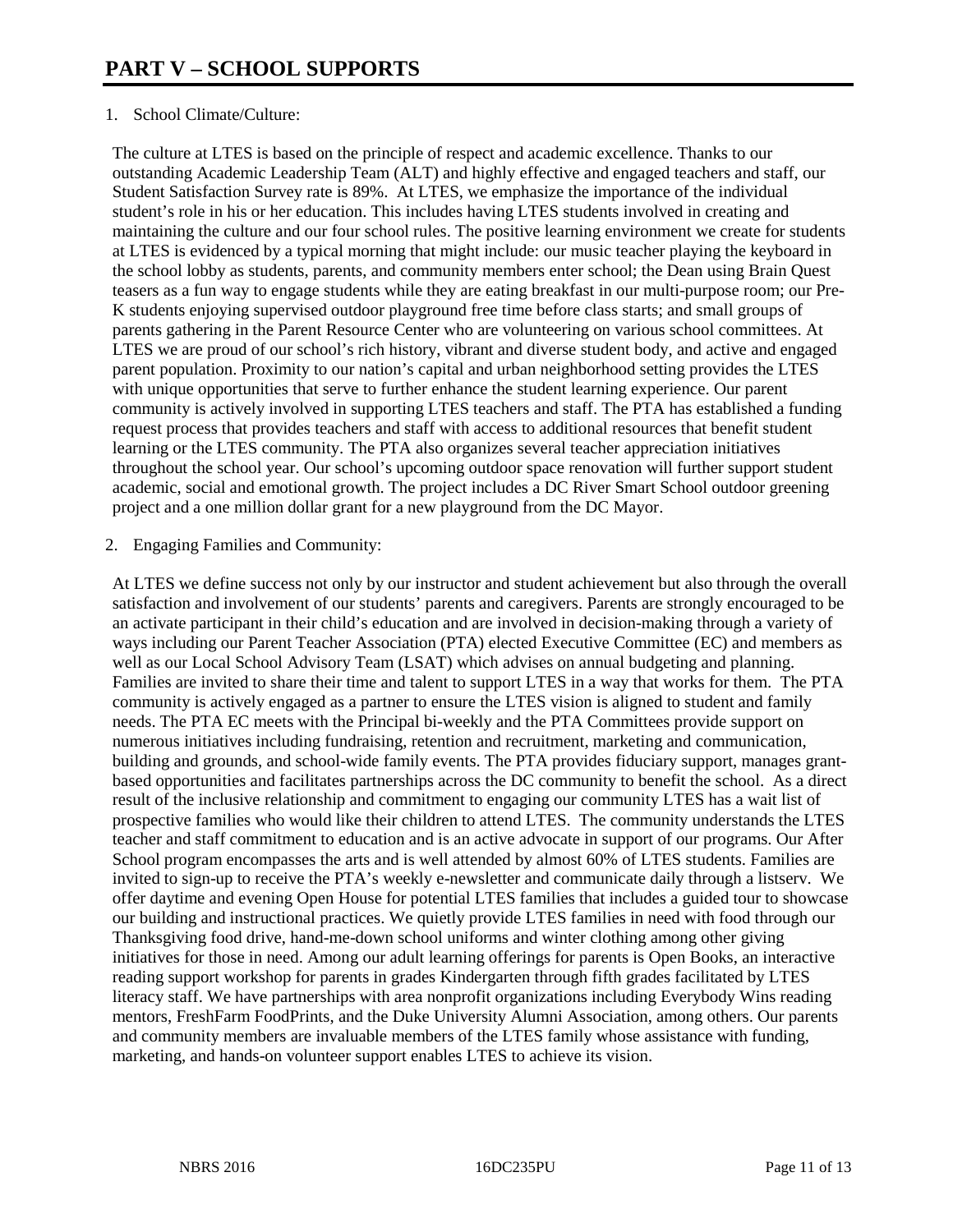#### 3. Professional Development:

At LTES, we believe that as elementary school educators, we play an important role in creating a lifelong educational foundation for our students. As a result, the expectation for every educator at LTES is high. As individuals, we must be highly competent, flexible, willing to change, and constantly striving to learn. Teachers at LTES become instructional experts as a result of the differentiated, hands-on training they receive when they join LTES and our commitment to ongoing professional development and on-the-job training for all LTES staff. Highly effective designated teachers are selected to serve as classroom models through our Learning Lab series facilitated by our Instructional Coach. New teachers observe in the classroom with specific areas of focus identified tied to their individual professional growth and advancement. This enables us to provide new teachers with on-the-job training throughout the school year. LTES has several professional development learning groups organized by skill level as well as subject. The Principal leads a book club, utilizing Teach Like A Champion 2.0 for new teachers to underscore expectations on engagement, classroom climate, instruction, procedures and incorporation of best practices. The Instructional Coach leads new teachers through guided reading instruction using Jan Richardson's Next Steps to Guided Reading to reinforce rigor and best practices during guided and close reading. Teachers are instructed using NCTM's 5 Practices for Orchestrating Productive Mathematic Discussions as well as Matthew Reif's M-2 for grades K-2 classrooms and M3 for grades 3-5 classrooms. New teachers visit classrooms of our in- house teacher leader experts based on their areas of development identified from informal and formal evaluations. LTES teacher leader experts are selected from grades 3-5 because they bring a wealth of knowledge from their personal DCPS professional learning communities (PLC's). According to the DCPS Impact evaluation, 83% of the instructors at our school are effective, higher than the district, with 55% performing at the highly effective range, proving our in-house professional development model and rigorous staffing process ensures our instructors among the best across DCPS. LTES teachers use the train-the-trainer model to ensure they grow and stay current with the latest research based strategies and programs. Three days a week, staff members are provided research and study collaborative time to ensure they remain current on research-based best practices so that LTES can achieve its vision of development the full potential of each student.

#### 4. School Leadership:

The LTES Academic Leadership Team (ALT) is responsible for ensuring achievement of the LTES vision. The ALT is comprised of seven members, including: the Principal, dean, head instructional coach, special education chair, early childhood chair, a kindergarten through second grade level representative, and a third through fifth grade level representative. The ALT works to ensure LTES is successfully executing an integrated and consistent approach to student instruction. The ALT strives to develop teachers who employ a variety of instructional methods as situationally appropriate. The ALT examines all components of the student learning experience through the lens of rubrics for English/reading, writing and mathematics. The ALT meets weekly, employs a strengths, weaknesses, next steps method for discussion, and records meeting notes. This process enables LTES to compare, over time, the success of our instructional strategies to student progress. The Principal and ALT grade representatives discuss with each grade level instructor team, the ALT's findings to ensure decisions and next steps are clearly understood by all stakeholders. New and proposed LTES initiatives are considered initially by the ALT. Frequently at LTES monthly staff meetings, ALT members hold interactive small group discussions with staff on timely or relevant topics. Coordination and planning is vital to the success of the grade level instructor teams and they are provided with one dedicated planning day per quarter. Kindergarten through second grade teachers meet by grade level to plan while third through fifth grade teachers meet by departmental area of focus which is either: English/language arts/social studies or math/science. DCPS scope and sequence is used as a baseline for planning and the Cornerstones initiative encourages planning with specialists from the arts which also supports our school vision.